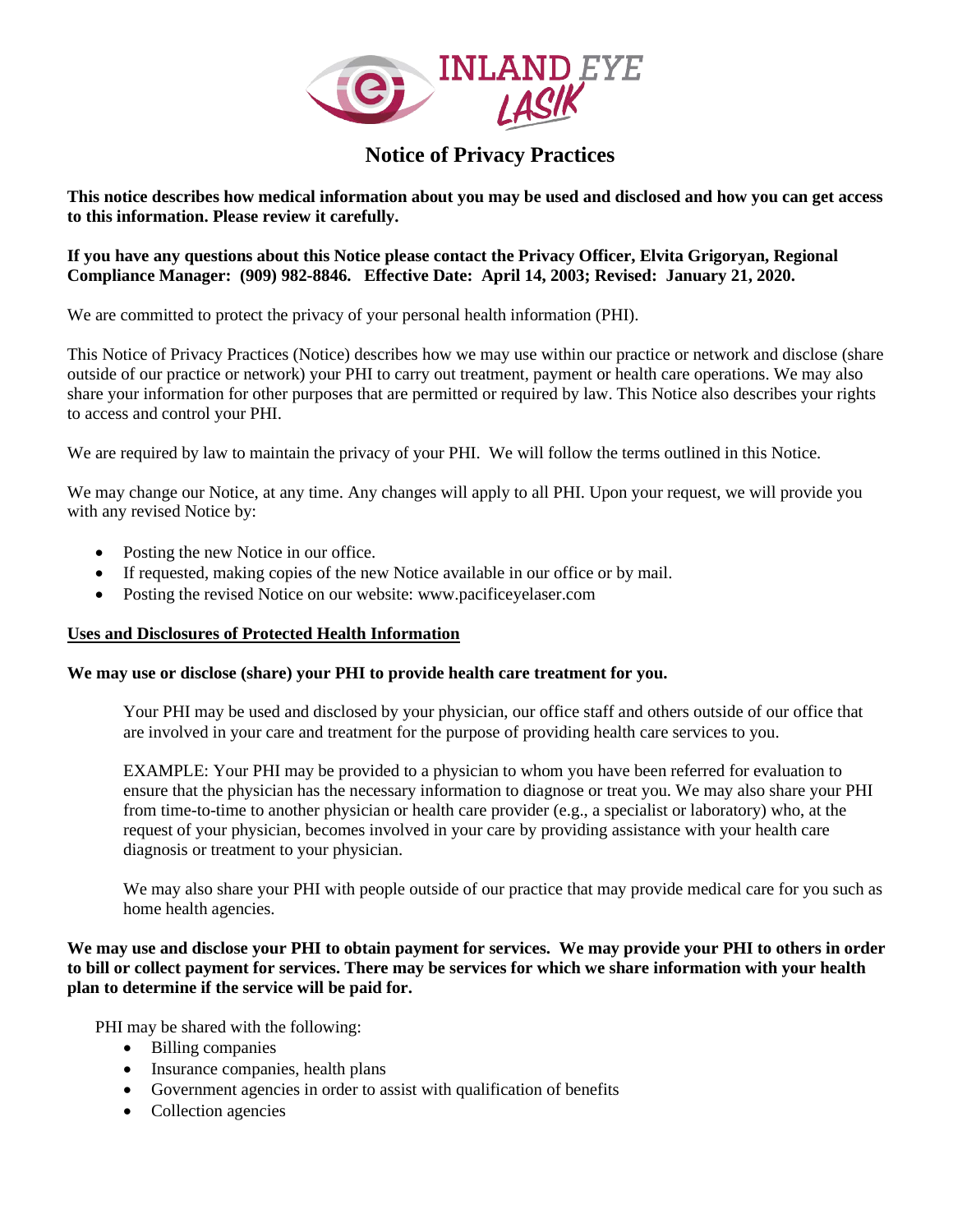

EXAMPLE: You are seen at our practice for a procedure. We will need to provide a listing of services such as xrays to your insurance company so that we can get paid for the procedure. We may at times contact your health care plan to receive approval PRIOR to performing certain procedures to ensure the services will be paid for. This will require sharing of your PHI.

# **We may use or disclose, as-needed, your PHI in order to support the business activities of this practice which are called health care operations.**

# EXAMPLES:

- Training students, other health care providers, or ancillary staff such as billing personnel to help them learn or improve their skills.
- Quality improvement processes which look at delivery of health care and for improvement in processes which will provide safer, more effective care for you.
- Use of information to assist in resolving problems or complaints within the practice.

# **We may use and disclosure your PHI in other situations without your permission:**

- If required by law: The use or disclosure will be made in compliance with the law and will be limited to the relevant requirements of the law. For example, we may be required to report gunshot wounds or suspected abuse or neglect.
- Public health activities: The disclosure will be made for the purpose of controlling disease, injury or disability and only to public health authorities permitted by law to collect or receive information. We may also notify individuals who may have been exposed to a disease or may be at risk of contracting or spreading a disease or condition.
- Health oversight agencies: We may disclose protected health information to a health oversight agency for activities authorized by law, such as audits, investigations, and inspections. Oversight agencies seeking this information include government agencies that oversee the health care system, government benefit programs, other government regulatory programs and civil rights laws.
- Legal proceedings: To assist in any legal proceeding or in response to a court order, in certain conditions in response to a subpoena, or other lawful process.
- Police or other law enforcement purposes: The release of PHI will meet all applicable legal requirements for release.
- Coroners, funeral directors: We may disclose protected health information to a coroner or medical examiner for identification purposes, determining cause of death or for the coroner or medical examiner to perform other duties authorized by law
- Medical research: We may disclose your protected health information to researchers when their research has been approved by an institutional review board that has reviewed the research proposal and established protocols to ensure the privacy of your protected health information.
- Special government purposes: Information may be shared for national security purposes, or if you are a member of the military, to the military under limited circumstances.
- Correctional institutions: Information may be shared if you are an inmate or under custody of law which is necessary for your health or the health and safety of other individuals.
- Workers' Compensation: Your protected health information may be disclosed by us as authorized to comply with workers' compensation laws and other similar legally-established programs.

# **Other uses and disclosures of your health information.**

Business Associates: Some services are provided through the use of contracted entities called "business associates". We will always release only the minimum amount of PHI necessary so that the business associate can perform the identified services. We require the business associate(s) to appropriately safeguard your information. Examples of business associates include billing companies or transcription services.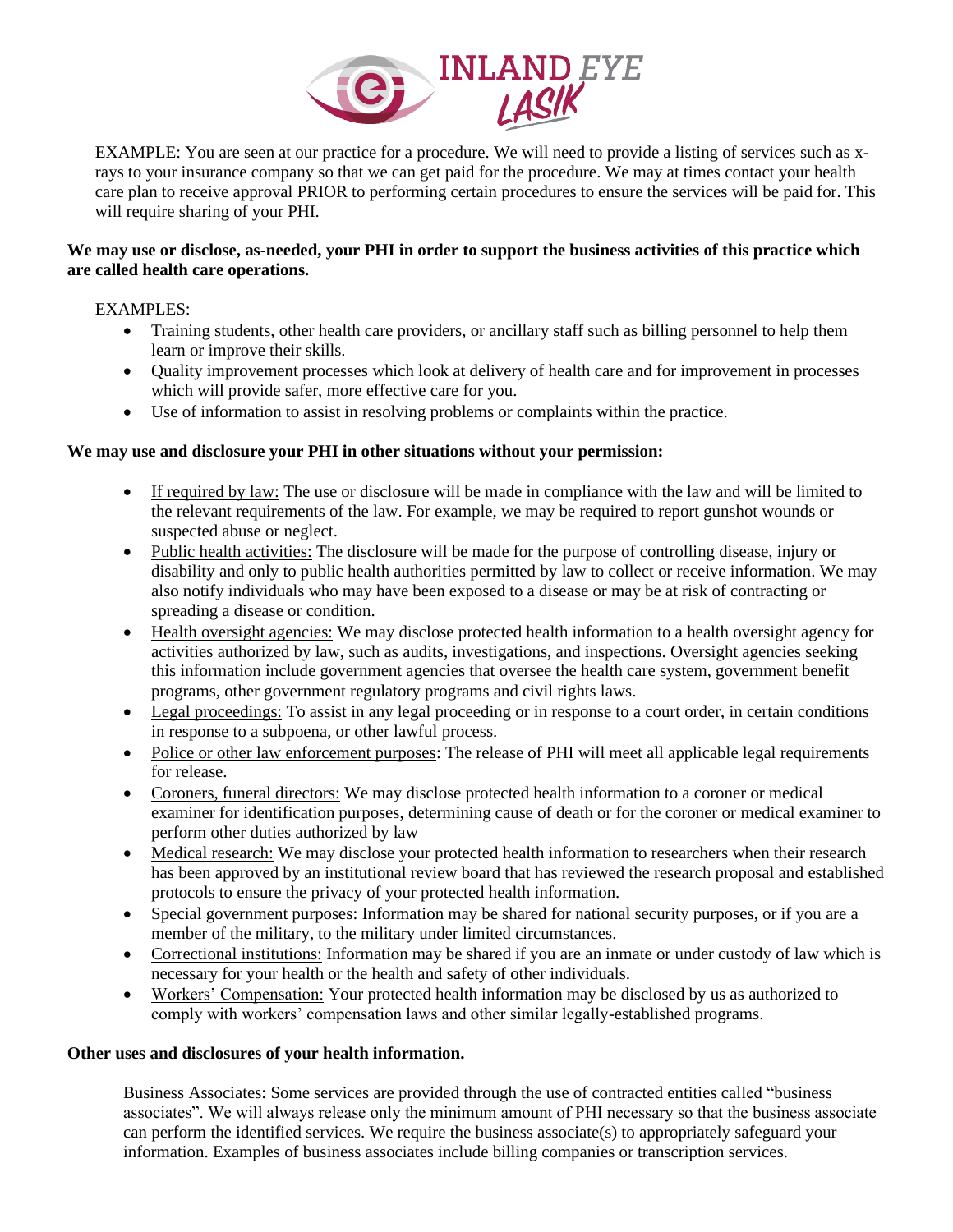

Health Information Exchange: We may make your health information available electronically to other healthcare providers outside of our facility who are involved in your care.

Treatment alternatives: We may provide you notice of treatment options or other health related services that may improve your overall health.

Appointment reminders: We may contact you as a reminder about upcoming appointments or treatment.

# **We may use or disclose your PHI in the following situations UNLESS you object.**

- We may share your information with friends or family members, or other persons directly identified by you at the level they are involved in your care or payment of services. If you are not present or able to agree/object, the healthcare provider using professional judgment will determine if it is in your best interest to share the information. For example, we may discuss post procedure instructions with the person who drove you to the facility unless you tell us specifically not to share the information.
- We may use or disclose protected health information to notify or assist in notifying a family member, personal representative or any other person that is responsible for your care of your location, general condition or death.
- We may use or disclose your protected health information to an authorized public or private entity to assist in disaster relief efforts.

# **The following uses and disclosures of PHI require your written authorization:**

- Marketing
- Disclosures of for any purposes which require the sale of your information
- Release of psychotherapy notes: Psychotherapy notes are notes by a mental health professional for the purpose of documenting a conversation during a private session. This session could be with an individual or with a group. These notes are kept separate from the rest of the medical record and do not include: medications and how they affect you, start and stop time of counseling sessions, types of treatments provided, results of tests, diagnosis, treatment plan, symptoms, prognosis.

# All other uses and disclosures not recorded in this Notice will require a written authorization from you or your personal representative.

Written authorization simply explains how you want your information used and disclosed. Your written authorization may be revoked at any time, in writing. Except to the extent that your doctor or this practice has used or released information based on the direction provided in the authorization, no further use or disclosure will occur.

# **Your Privacy Rights**

You have certain rights related to your protected health information. All requests to exercise your rights must be made in writing. You can obtain a request for copies of your protected health information from our Front Desk.

# **You have the right to see and obtain a copy of your protected health information.**

This means you may inspect and obtain a copy of protected health information about you that is contained in a designated record set for as long as we maintain the protected health information. If requested we will provide you a copy of your records in an electronic format. There are some exceptions to records which may be copied and the request may be denied. We may charge you a reasonable cost based fee for a copy of the records.